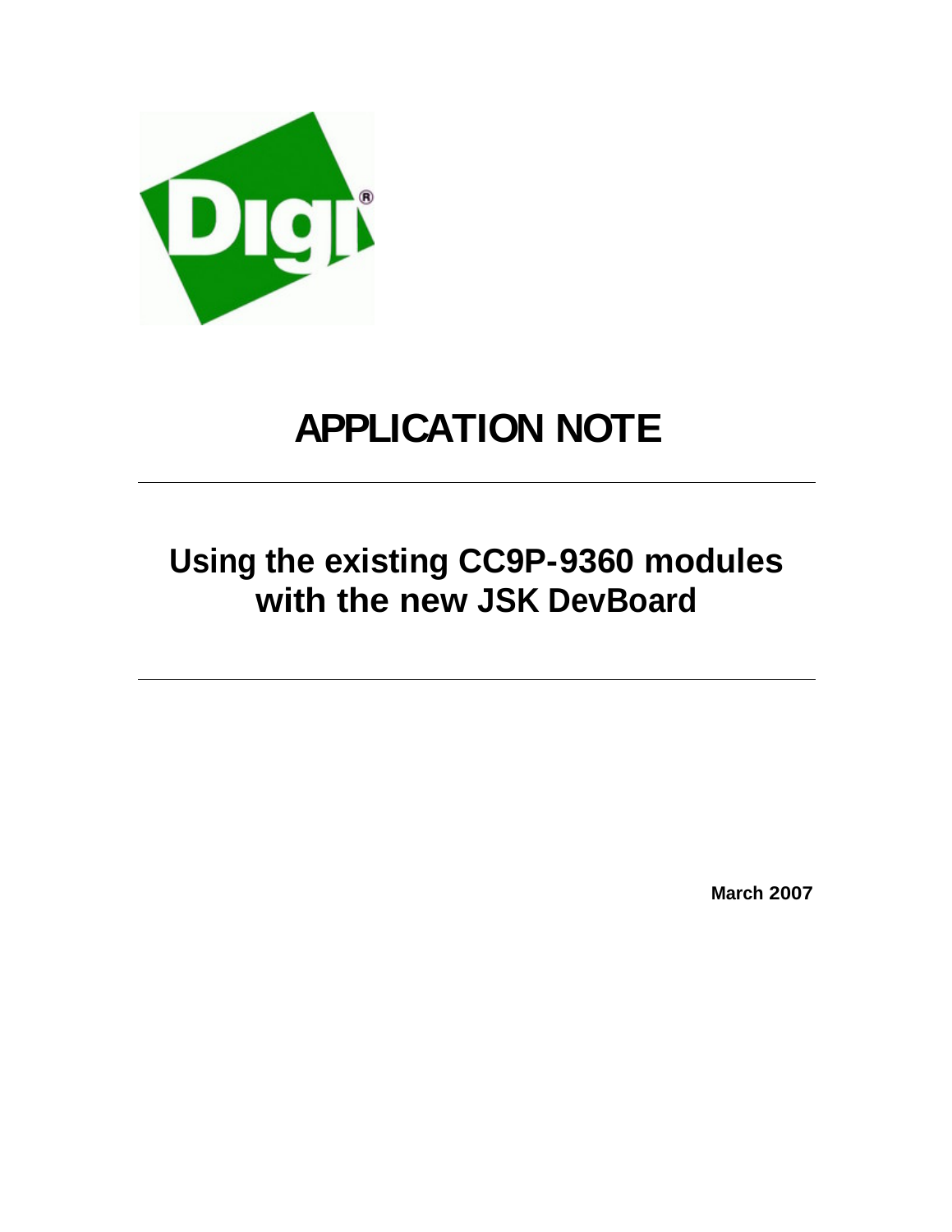## **INTRODUCTION**

With the new Embedded Linux (EL) v4.0 and v4.1, Digi started releasing CC9P modules with a new version of the U-Boot bootloader.

One of the major differences is the usage of the internal COM ports vs. the external COM ports.

The previous devboard, A9M9750DEV, was designed to use the COM ports via an additional chip, instead of the internal ones, part of the NS9360 and NS9750 chip. In the contract of the contract of the contract of the contract of the contract of the contract of the contract of the contract of the contract of the contract of the contract of the contract of the contract of the c

With the new DevKit, Digi has changed this philosophy because most likely our customers will use the internal COM port, not an external additional chip. This change reflects also in the bootloader.

Because of this change, if the user plugs the modules with previous releases of bootloader or Linux into the new JSK, the output that normally shows on COMA won't be visible. The visible of the visible of the visible of the visible of the visible of the visible of the visible of the visible of the visible of the visible of the visible of the visible of the visible of the visib

It is then necessary to upgrade the module with the bootloader, kernel and rootfs shipped with EL4.x

NOTE: the new U-Boot v1.1.4 is using a total new set of commands; please refer to the specific documentation: "U-Boot Reference Manual", part of the distribution of EL4.x

#### **INSTRUCTIONS**

The U-Boot and Linux images to be downloaded into the module can be found under the directory "images" in the root directory of your EL installation. i.e. /usr/loca/DigiEL-4.0/images

Specifically the images are:

U-Boot: u-boot-cc9p9360js.bin

Kernel: uImage-cc9p9360js

Rootfs: rootfs-cc9p9360js-16.jffs2

There are 2 ways to update the bootloader on the module:

- A) Using the JTAG Booster together with the adapter
- B) using the A9M9750DEV Board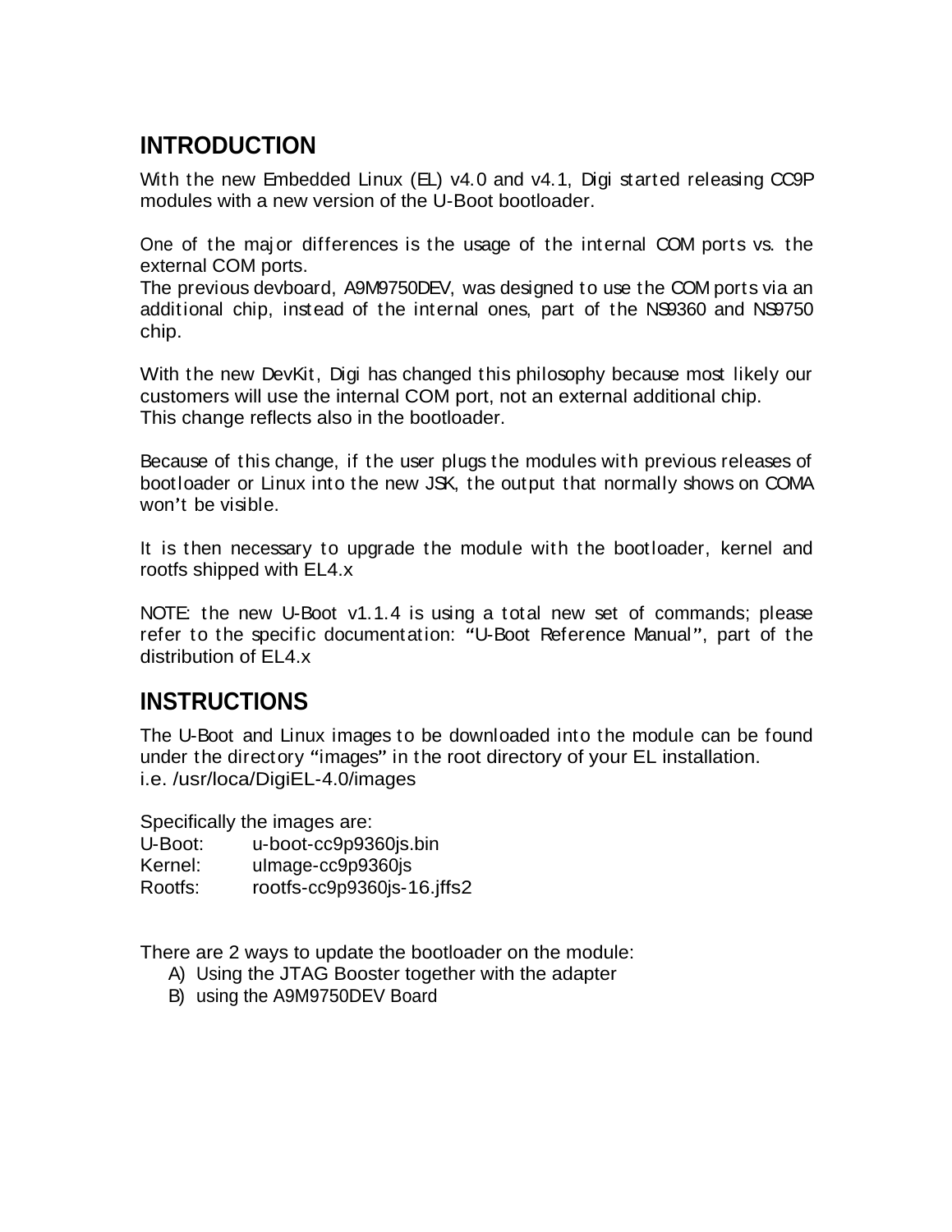### **UPDATE USING THE JTAG BOOSTER**

This method can be used only if the user has the following tools:

A) JTAG Booster (P/N FS285) - make sure is the version for 3.3V because the 5V version would damage the module See Figure 1.

B) JT\_ARM\_0 Adapter for JSK (P/N FS360) - this allows the JTAG booster to be connected to the new JSK board See Figure 2.

You will need a parallel port available in the PC to connect the JTAG Booster.

- 1) Plug the module into the new JSK DevBoard
- 2) Update the bootloader by following the instructions as described on the document: "JTAG\_NS9xxxb.pdf", part of the installation CD
- 3) Boot, and stop the autoboot, so that only the U-Boot is running, not the application. The output should be something similar to Figure 4. Do not worry about the error messages, they appear because after the new U-Boot has installed the NVRAM content is no longer valid
- 4) Run the FLASH partition command: "flpart"
- 5) Verify there is no FLASH partition defined
- 6) Select Reset: "r"
- 7) Select type Linux: "I"
- 8) Now the correct partitions have been created
- 9) Select Quit: "q" expression of the selection of the selection of the selection of the selection of the selection of the selection of the selection of the selection of the selection of the selection of the selection of t
- 10) When asked if you want to Save, respond Yes: "y"
- 11) Update the kernel: "update linux tftp".
- The output should be something similar to Figure 5.
- 12) Update the rootfs: "update rootfs tftp".
	- The output should be something similar to Figure 6.
- 13) Reboot via command: "reset" (or power cycle)
- 14)Now, after the boot, the module should have the correct images loaded and Linux can be started by typing: "dboot linux flash"

#### **UPDATE USING THE A9M9750DEV BOARD**

This method can be used if the user has a working kit with LxNETES 3.2 and the A9M9750DEV DevBoard.

NOTE: the described method below shows how to update the images via TFTP. If another method is chosen, the specific commands have to be used instead (i.e. update\_uboot\_usb vs. update\_uboot\_tftp).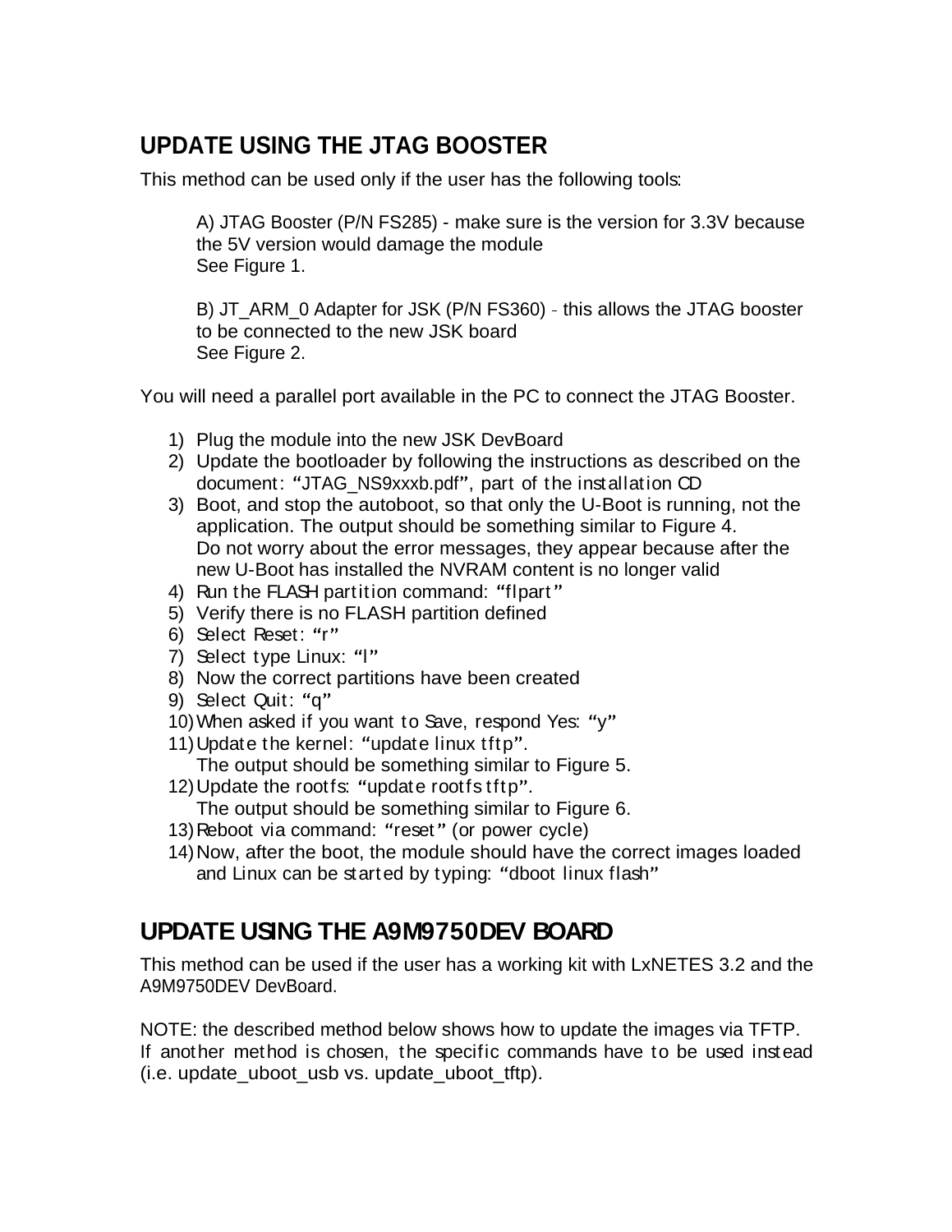- 1) Plug the module into the A9M9750DEV board
- 2) Boot, and stop the autoboot, so that only the U-Boot is running, not the application. The output should be something similar to Figure 3.
- 3) make sure you have the TFTP server up and running and all the environment variables set for your network
- 4) Run the command: "run update\_uboot\_tftp"
- 5) Make sure the update worked successfully
- 6) Reboot via command: "reset" (or power cycle)
- 7) Now the module is rebooted but you won't see any output at all from the COM port
- 8) Power off the board
- 9) Plug the module into the new JSK DevBoard
- 10)Boot, and stop the autoboot, so that only the U-Boot is running, not the application. The output should be something similar to Figure 4. Do not worry about the error messages, they appear because after the new U-Boot has installed the NVRAM content is no longer valid
- 11) Run the FLASH partition command: "flpart"
- 12)Verify there is no FLASH partition defined
- 13) Select Reset: "r"
- 14) Select type Linux: "I"
- 15)Now the correct partitions have been created
- 16)Select Quit: "q" expression of the selection of the selection of the selection of the selection of the selection of the selection of the selection of the selection of the selection of the selection of the selection of t
- 17) When asked if you want to Save, respond Yes: " $y$ "
- 18) Update the kernel: "update linux tftp".
- The output should be something similar to Figure 5.
- 19) Update the rootfs: "update rootfs tftp".
	- The output should be something similar to Figure 6.
- 20) Reboot via command: "reset" (or power cycle)
- 21)Now, after the boot, the module should have the correct images loaded and Linux can be started by typing: "dboot linux flash"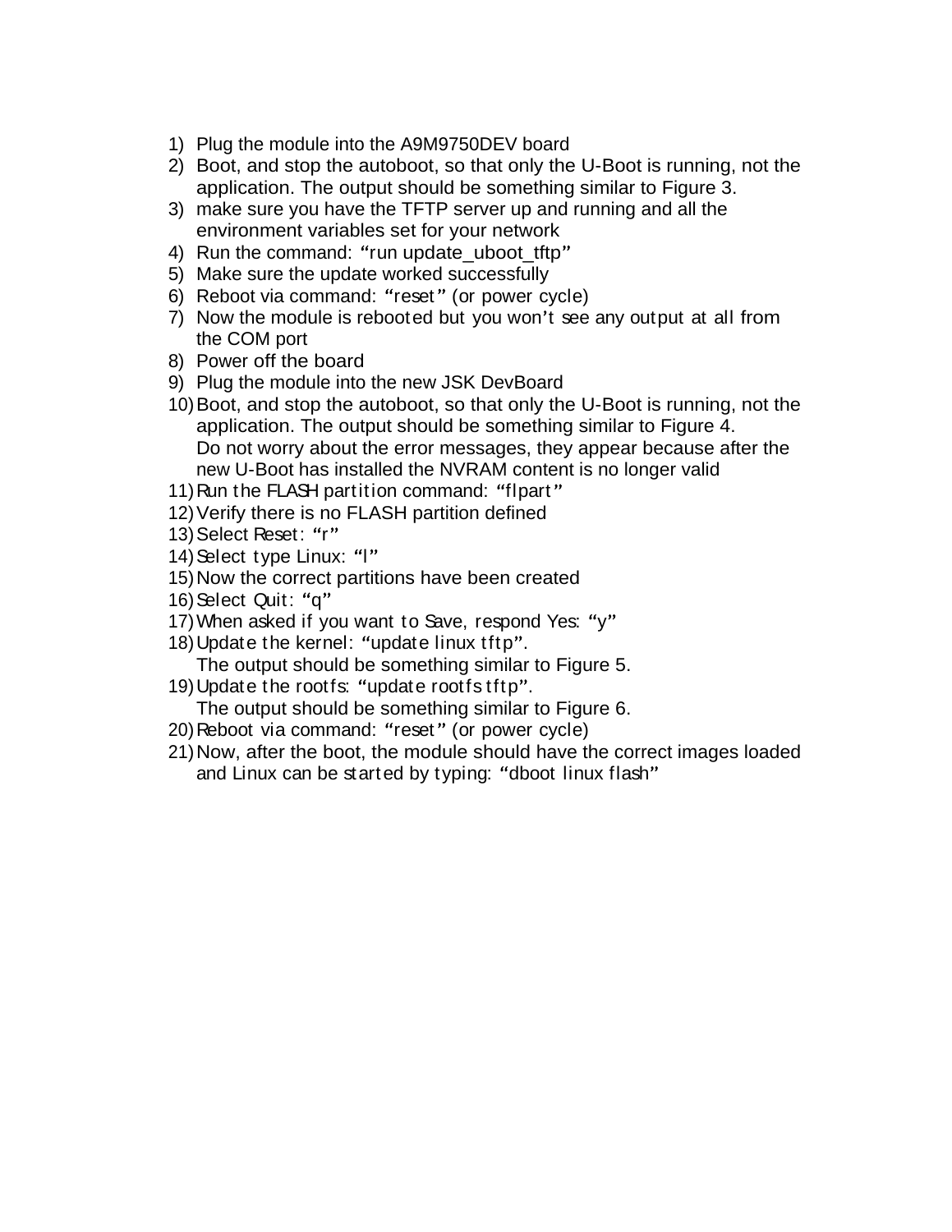## **FIGURE 1. FS285**



## **FIGURE 2. FS360**

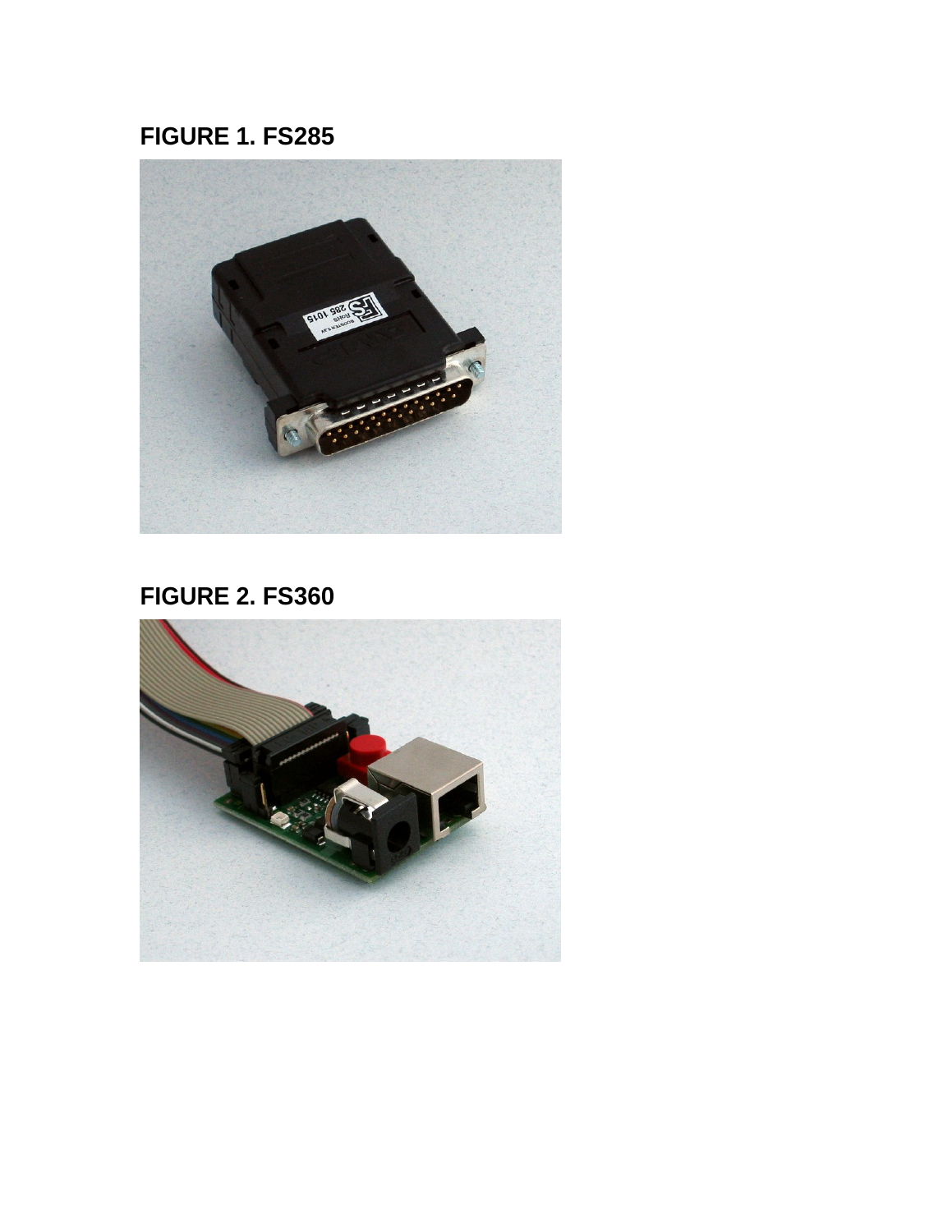#### **FIGURE 3.**

```
U-Boot 1.1.3 (Jan 12 2006 - 14:06:18) FS.2
for FS Forth-Systeme CC9P9360 module on A9M9750DEV_1 board
CPLD Version: 2.1
FPGA Version: 2.1
U-Boot code: 00080000 -> 000A8714 BSS: -> 000EB200
RAM Configuration:
Bank #0: 00000000 64 MB
NAND: 64 MB
In: serial
Out: serial
Err: serial
Hit any key to stop autoboot: 0
```
#### **FIGURE 4.**

```
U-Boot 1.1.4 (Mar 19 2007 - 16:34:50) DEL_4_1_BRC1
for Digi CC9P9360 on Development Board
DRAM: 64 MB
NAND: 64 MiB
NVRAM: Original Critical is BAD
NVRAM: Mirror Critical is BAD
NVRAM: Original Flash is BAD
NVRAM: Mirror Flash is BAD
NVRAM: No NVRAM contents usable
NVRAM: Resetting Workcopy
*** Warning - bad CRC or NAND, using default environment
In: serial
Out: serial
Err: serial
CPU: NS9360 @176.947200MHz
SPI ID:not a available or debug download
CC9P9360 #
```
#### **FIGURE 5.**

```
CC9P9360 # update linux tftp
TFTP from server 192.168.10.102; our IP address is
192.168.10.112
Filename 'uImage-cc9p9360js'.
Load address: 0x200000
Loading: 
###########################################################
###########################################################
```